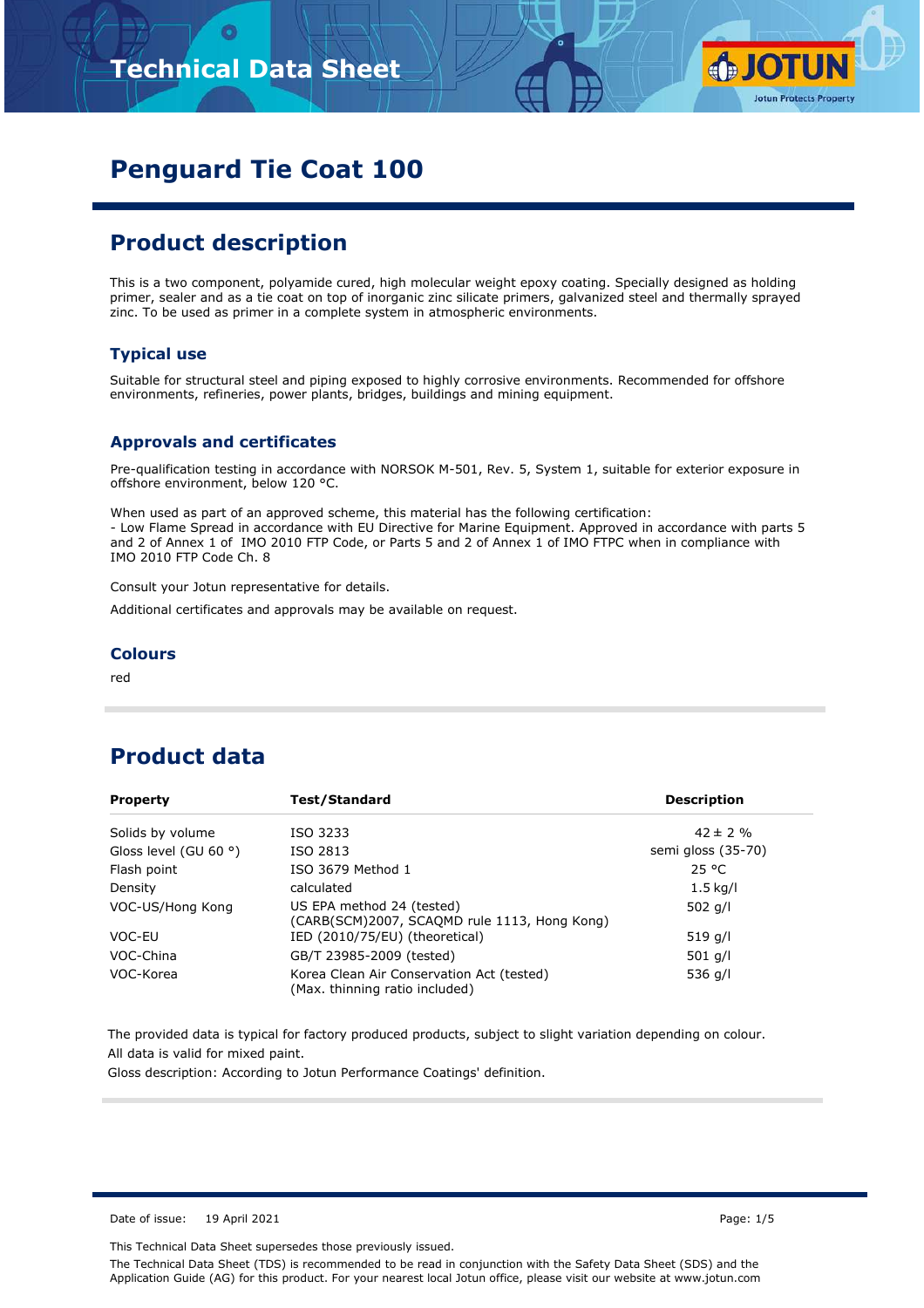

### **Film thickness per coat**

#### **Typical recommended specification range**

| Dry film thickness         |  | $25 - 50$ um  |                              |
|----------------------------|--|---------------|------------------------------|
| Wet film thickness         |  | $60 - 120$ um |                              |
| Theoretical spreading rate |  |               | $17 - 8.4$ m <sup>2</sup> /l |

Higher film thickness may be required to entirely seal porous substrates.

## **Surface preparation**

To secure lasting adhesion to the subsequent product all surfaces shall be clean, dry and free from any contamination.

#### **Surface preparation summary table**

|                  | <b>Surface preparation</b>                                                   |                                                                                                  |  |
|------------------|------------------------------------------------------------------------------|--------------------------------------------------------------------------------------------------|--|
| <b>Substrate</b> | Minimum                                                                      | Recommended                                                                                      |  |
| Galvanised steel | The surface shall be clean, dry and<br>appear with a rough and dull profile. | Sweep blast-cleaning using non-<br>metallic abrasive leaving a clean,<br>rough and even pattern. |  |
| Coated surfaces  | Clean, dry and undamaged compatible<br>coating                               | Clean, dry and undamaged compatible<br>coating                                                   |  |

Optimum performance, including adhesion, corrosion protection, heat resistance and chemical resistance is achieved with recommended surface preparation.

### **Application**

#### **Application methods**

The product can be applied by

- Spray: Use air spray or airless spray.
- Brush: Recommended for stripe coating and small areas. Care must be taken to achieve the specified dry film thickness.

#### **Product mixing ratio (by volume)**

| Penguard Tie Coat 100 Comp A | 2 part $(s)$ |
|------------------------------|--------------|
| Penguard Tie Coat 100 Comp B | 1 part $(s)$ |

Date of issue: 19 April 2021 Page: 2/5

This Technical Data Sheet supersedes those previously issued.

The Technical Data Sheet (TDS) is recommended to be read in conjunction with the Safety Data Sheet (SDS) and the Application Guide (AG) for this product. For your nearest local Jotun office, please visit our website at www.jotun.com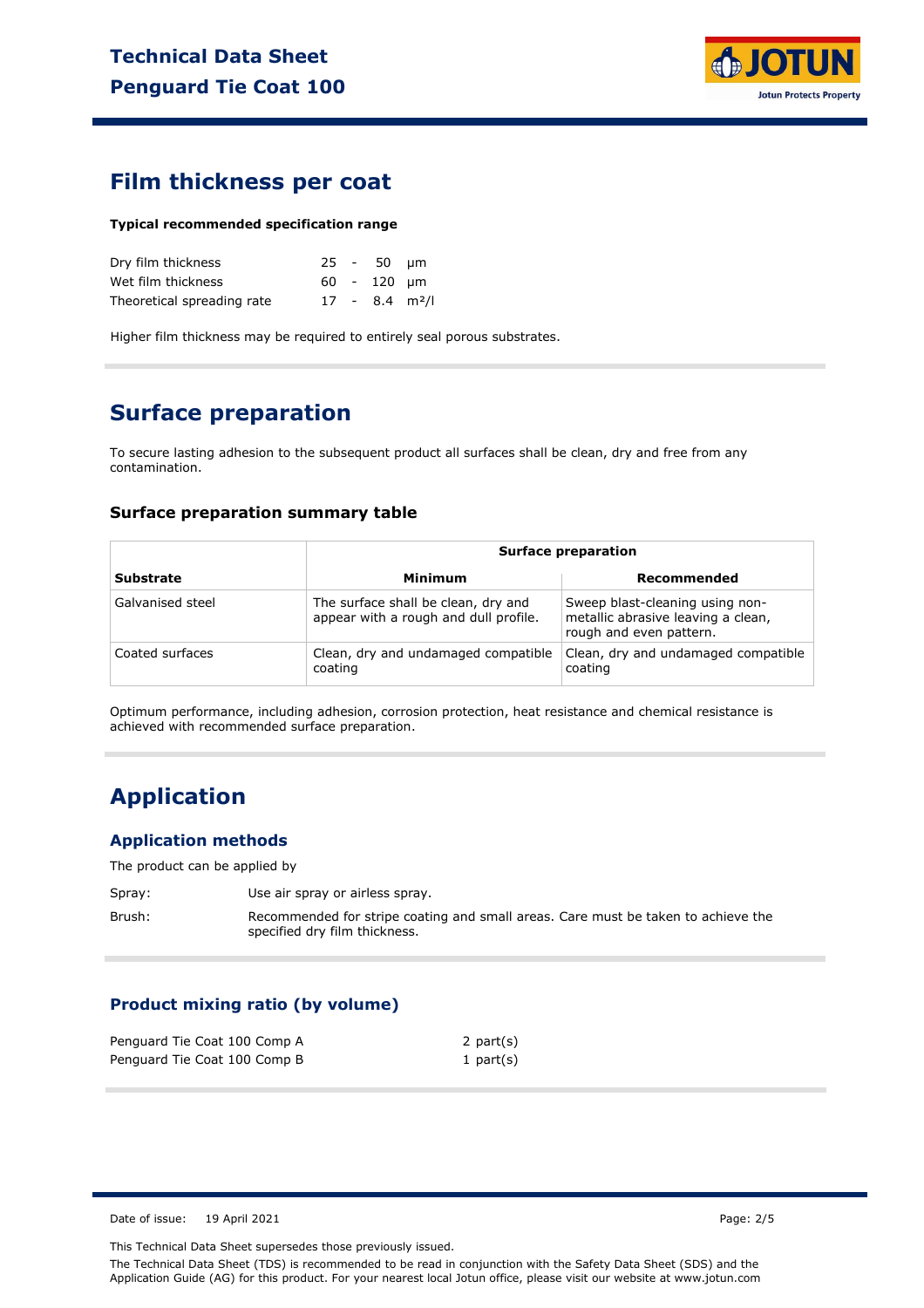

#### **Thinner/Cleaning solvent**

Thinner: Jotun Thinner No. 17

#### **Guiding data for airless spray**

| Nozzle tip (inch/1000):       | 15-19            |
|-------------------------------|------------------|
| Pressure at nozzle (minimum): | 150 bar/2100 psi |

### **Drying and Curing time**

| Substrate temperature     |      | $5^{\circ}$ C 10 °C 23 °C 40 °C |       |
|---------------------------|------|---------------------------------|-------|
| Surface (touch) dry       |      | 5h 2h 1h 30 min                 |       |
| Walk-on-dry               |      | 24h 14h 6.5h 3h                 |       |
| Dry to over coat, minimum | 24 h | 18h 6h                          | - 3 h |
| Dried/cured for service   | 16 d | 14 d 7 d                        | - 3 d |

For maximum overcoating intervals, refer to the Application Guide (AG) for this product.

Drying and curing times are determined under controlled temperatures and relative humidity below 85 %, and at average of the DFT range for the product.

Surface (touch) dry: The state of drying when slight pressure with a finger does not leave an imprint or reveal tackiness.

Walk-on-dry: Minimum time before the coating can tolerate normal foot traffic without permanent marks, imprints or other physical damage.

Dry to over coat, minimum: The recommended shortest time before the next coat can be applied.

Dried/cured for service: Minimum time before the coating can be permanently exposed to the intended environment/medium.

## **Induction time and Pot life**

| <b>Paint temperature</b>   | 23 °C         |  |
|----------------------------|---------------|--|
| Induction time<br>Pot life | 30 min<br>4 h |  |

### **Heat resistance**

|                  | Temperature       |        |  |
|------------------|-------------------|--------|--|
|                  | <b>Continuous</b> | Peak   |  |
| Dry, atmospheric | 120 °C            | 140 °C |  |

Peak temperature duration max. 1 hour.

This Technical Data Sheet supersedes those previously issued.

The Technical Data Sheet (TDS) is recommended to be read in conjunction with the Safety Data Sheet (SDS) and the Application Guide (AG) for this product. For your nearest local Jotun office, please visit our website at www.jotun.com

Date of issue: 19 April 2021 **Page: 3/5**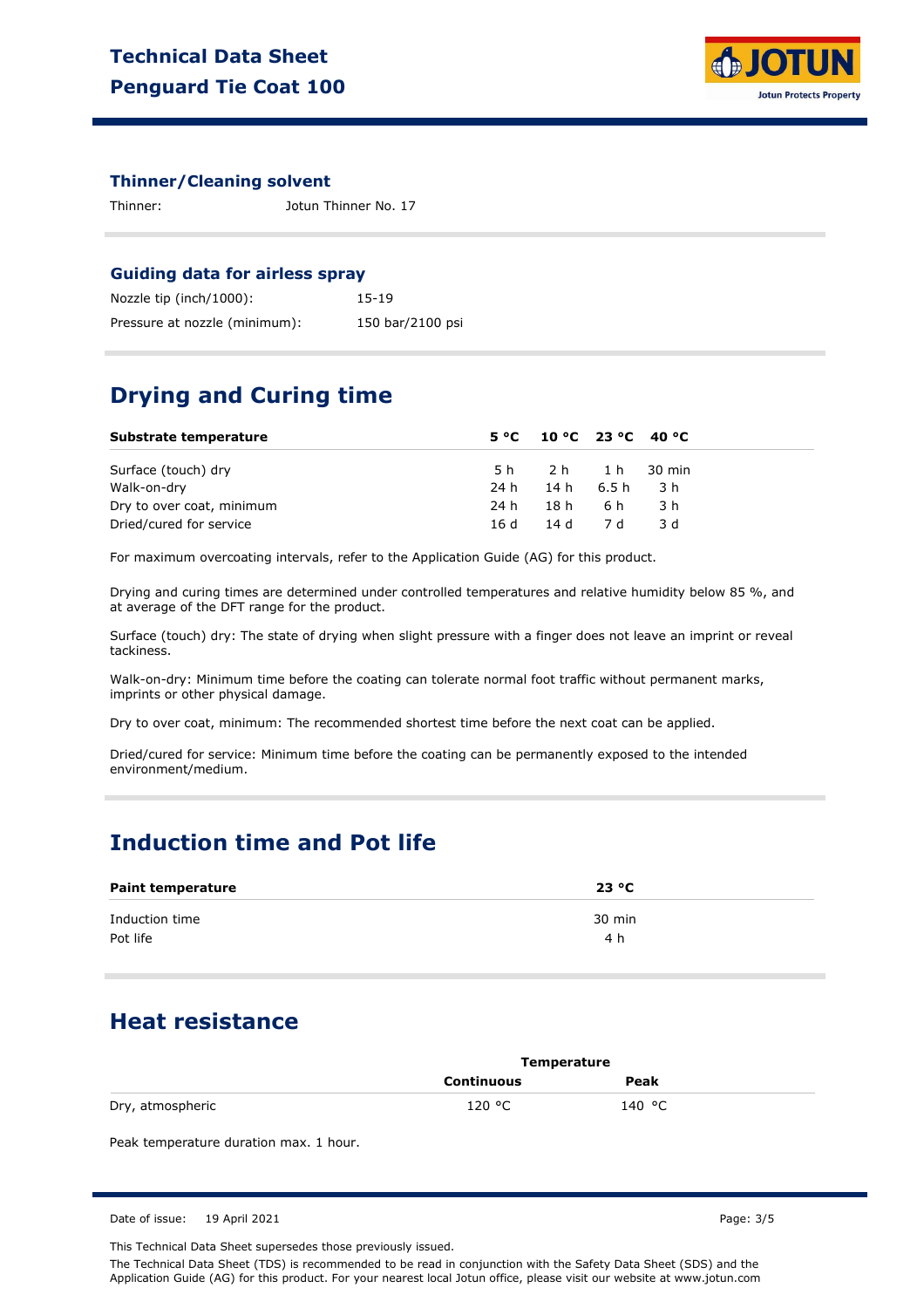## **Technical Data Sheet Penguard Tie Coat 100**



The temperatures listed relate to retention of protective properties. Aesthetic properties may suffer at these temperatures.

## **Product compatibility**

Depending on the actual exposure of the coating system, various primers and topcoats can be used in combination with this product. Some examples are shown below. Contact Jotun for specific system recommendation.

| Previous coat:   | zinc silicate, epoxy         |
|------------------|------------------------------|
| Subsequent coat: | acrylic, epoxy, polyurethane |

# **Packaging (typical)**

|                              | Volume   | <b>Size of containers</b> |
|------------------------------|----------|---------------------------|
|                              | (litres) | (litres)                  |
| Penguard Tie Coat 100 Comp A | 13       | 20                        |
| Penguard Tie Coat 100 Comp B | 6.5      | 10                        |

The volume stated is for factory made colours. Note that local variants in pack size and filled volumes can vary due to local regulations.

## **Storage**

The product must be stored in accordance with national regulations. Keep the containers in a dry, cool, well ventilated space and away from sources of heat and ignition. Containers must be kept tightly closed. Handle with care.

#### **Shelf life at 23 °C**

Penguard Tie Coat 100 Comp A Penguard Tie Coat 100 Comp B 24 month(s) 48 month(s)

In some markets commercial shelf life can be dictated shorter by local legislation. The above is minimum shelf life, thereafter the paint quality is subject to re-inspection.

## **Caution**

This product is for professional use only. The applicators and operators shall be trained, experienced and have the capability and equipment to mix/stir and apply the coatings correctly and according to Jotun's technical documentation. Applicators and operators shall use appropriate personal protection equipment when using this product. This guideline is given based on the current knowledge of the product. Any suggested deviation to suit the site conditions shall be forwarded to the responsible Jotun representative for approval before commencing the work.

# **Health and safety**

Please observe the precautionary notices displayed on the container. Use under well ventilated conditions. Do not inhale spray mist. Avoid skin contact. Spillage on the skin should immediately be removed with suitable cleanser, soap and water. Eyes should be well flushed with water and medical attention sought immediately.

Date of issue: 19 April 2021 **Page: 4/5** 

This Technical Data Sheet supersedes those previously issued.

The Technical Data Sheet (TDS) is recommended to be read in conjunction with the Safety Data Sheet (SDS) and the Application Guide (AG) for this product. For your nearest local Jotun office, please visit our website at www.jotun.com